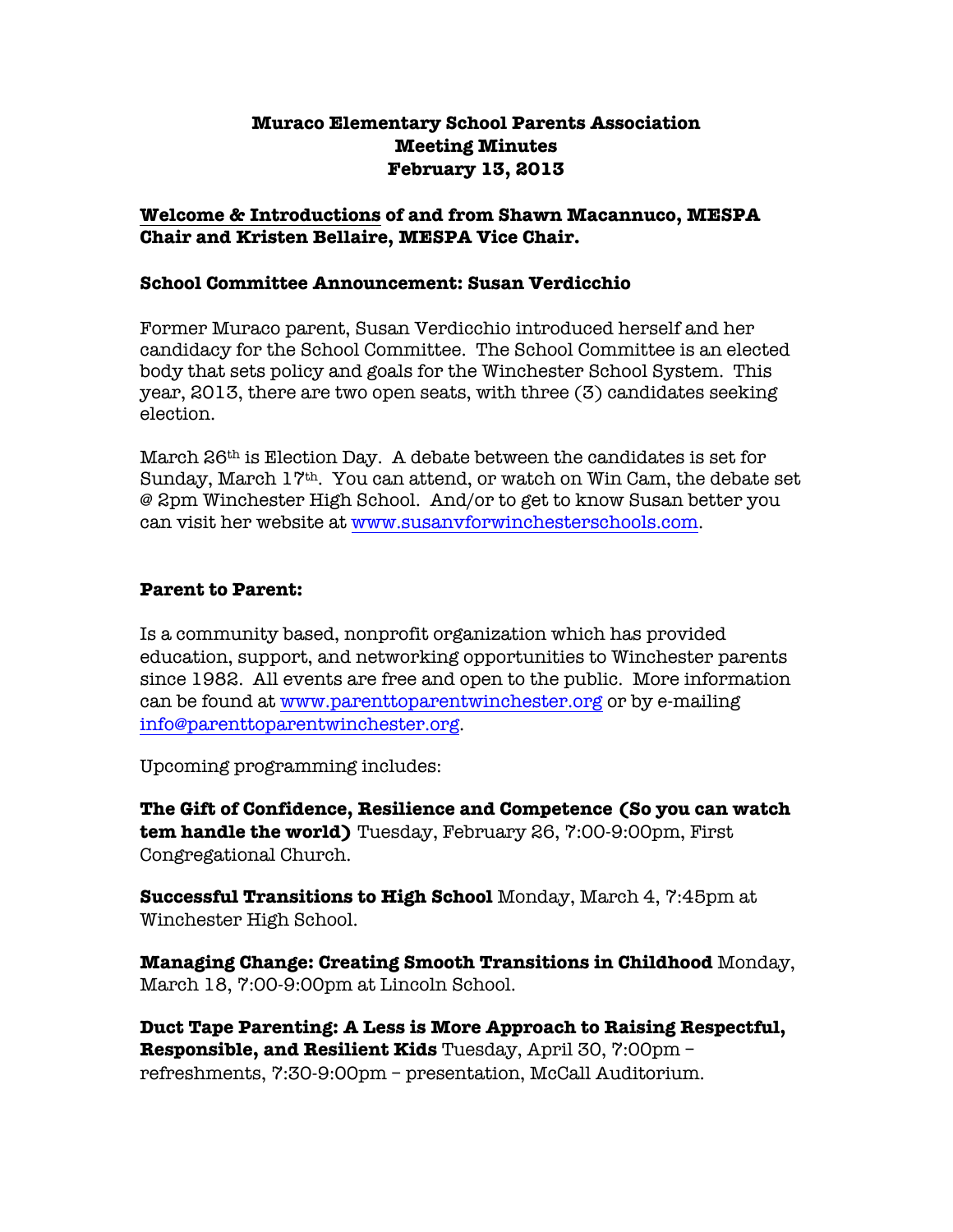Please visit the website for additional information on the upcoming seminars.

## **Lynch PTO Welcome:**

Paige Bertocci and Chloe Durant were present to welcome families in transition from Muraco to Lynch as a result of recent redistricting. An orientation for parents is scheduled for February 27th for those interested. Parents are welcome to contact Paige or Chloe directly with questions/concerns.

# **Muraco PTO Budget Update:**

Jon Carlisle distributed and reviewed the Treasurer's Report to date. Please refer to his report.

The Student Council would like to access funds for new nets for the basketball stands on the playground. The Skating activity raised approximately \$800.00.

We are still looking into a new sound system. J. Dinizzio provided information for the contractor who completed similar work at Vincent Owen. The estimated cost is roughly \$2000.00 with surplus being used from the 5th Grade committee.

The Suzanne Callahan fund is contributing to and assists with MASP.

# **School Committee Update:**

Chris Nixon provided information and updates regarding a possible Capital Improvement project for Muraco's backyard blacktop. The current blacktop is in need of repair, with concerns focused on the toxic nature of the decaying material. The estimated cost of repair is \$30-35 thousand dollars.

In addition, Chris referenced the 10-year ADA plan includes installing a ramp from the back of the building to the blacktop/playground area. Currently the school does not afford handicap accessibility to the outside area. The cost of this ramp is estimated to be 6 figures. An engineer team is looking at the possibility of raising the blacktop 6 inches, which would result in a shorter ramp and decreased cost.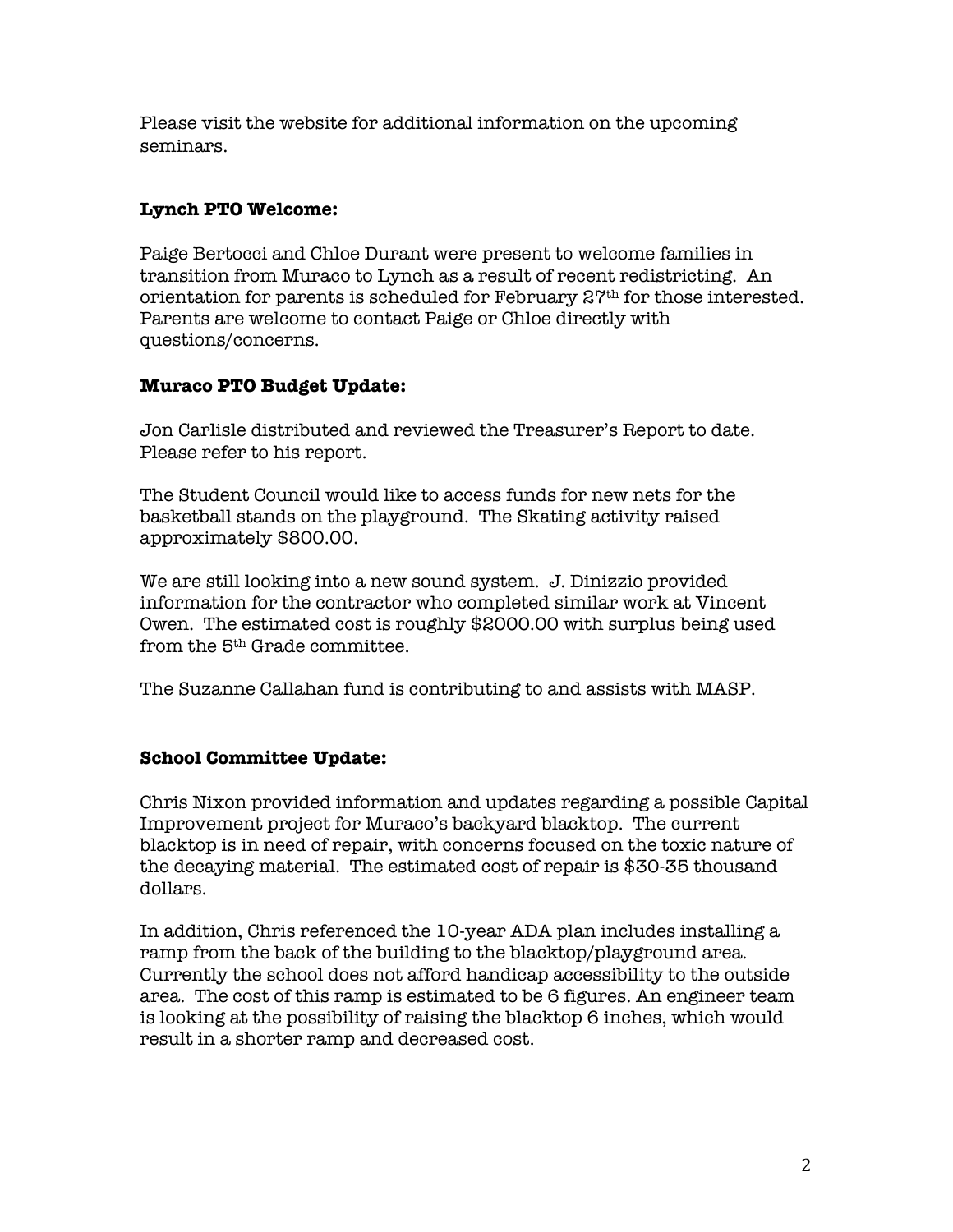In 2000/2001 parents raised money to fund the purchasing of playground equipment. Chris posed the question, "Can we do that again" in referencing the possibility of off setting the cost of the repair to the blacktop.

In addition, Chris shared information regarding the District Budget. The School Committee recommended a 4.82% increase for FY 2014. Included in this recommendation were level services, a Director of Personnel, and a Director of Technology. This increase did not include an annual wage adjustment for staff.

The Town Manager countered with a 3.34% increase inclusive of an annual wage adjustment for teaching staff. Chris indicated that by including the annual wage adjustment in the budge it removed, what he felt were important, negotiating opportunities. Additionally, it would be a struggle to meet level services and potentially result in letting go of some staff.

The Finance Committee was currently reviewing the Town's budget as a whole with a final release date set for February 15, 2013. FYI the deadline for proposing an override would be February 19, 2013.

### **Committee Updates and Volunteer Opportunities: Curriculum Enhancement Committee: Amanda Lewis**

Curriculum Enhancement Update: To date \$1395.24 of the total \$5454.00 budget has been spent, leaving \$4054.76 remaining. A second round of letters will be sent to the Muraco teachers/staff via Constant Contact this month.

#### **Mentor Committee: Michele Kimpton**

Mentor program is underway. We had  $117$  kids sign up in  $4<sup>th</sup>$  and  $5<sup>th</sup>$ grade. We have made matches for all of them with the exception of kids requesting Policeman, Baker and Cartoonist. We hope to have these resolved by the end of the week. The children will meet 1-3 times with their mentors between now and April  $1^{st}$ . The night of sharing, where the kids discuss and present their experience is scheduled for April 4th, 6:30- 8pm at Muraco gym. If you have good connections with a Baker, Policeman or Cartoonist please email me ASAP. Working on several options but none has panned out yet.

## **Publicity Committee: Sue Howland**

Please remind folks to let me know about upcoming events/activities that are PR-worthy that would be great! My email is svhowland@yahoo.com and cell is 617-285-1713.

## **Upcoming Events:**

Thursday February 14 100<sup>th</sup> Day of School